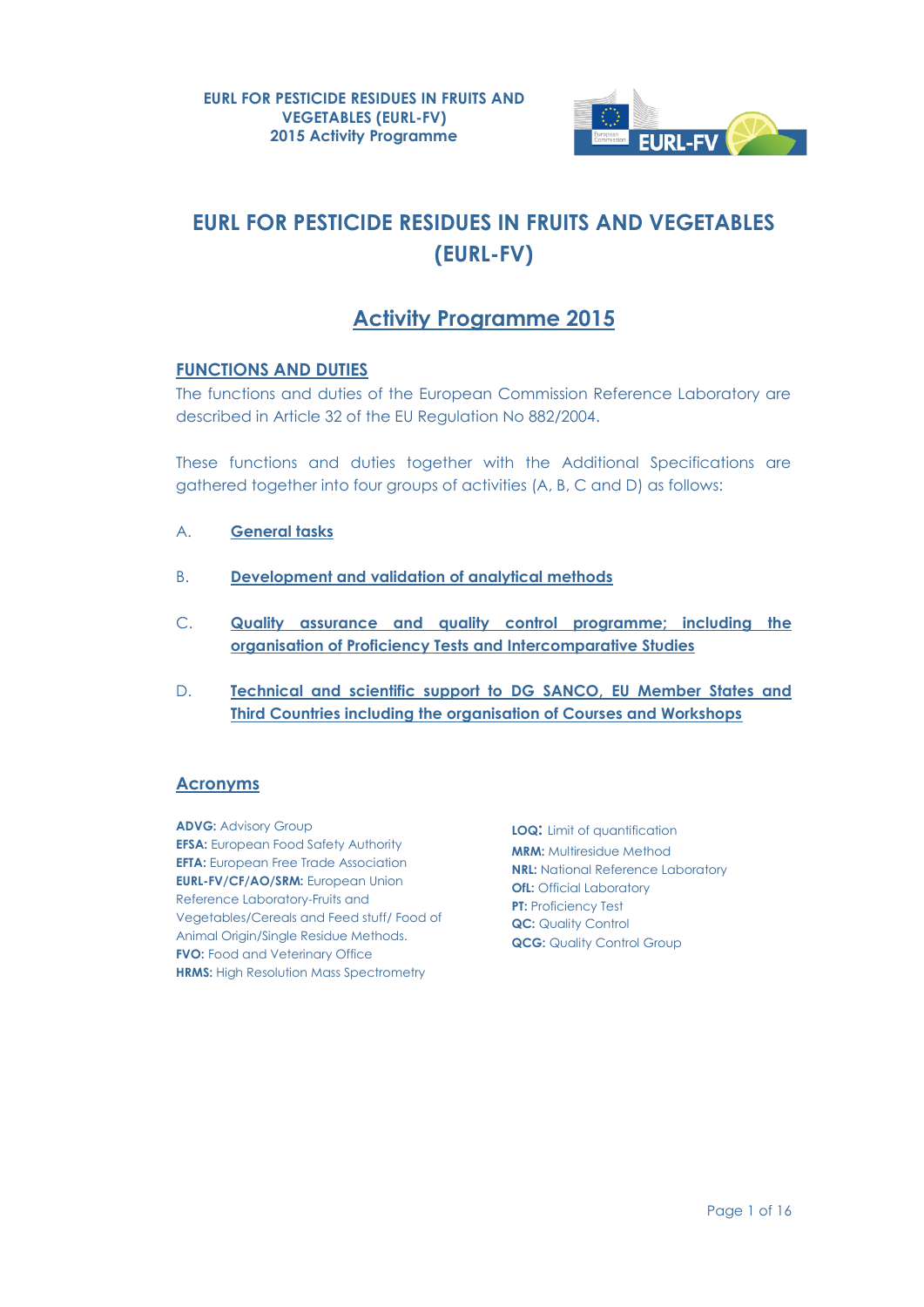

#### **2015 Activity Programme.**

The four groups of activities mentioned above are developed into different tasks distributed as follows:

## **A - GENERAL TASKS.**

#### **A1. Management of administrative duties**

Follow-up tasks:

- Continue oversight by the EURL-FV responsible personnel, controlling and reporting upon all the activities of the work programme, ensuring that they are executed at the right time and in the correct way and their adequate dissemination in the NRL and OfLs network. In addition, the proper allocation of the budget is ensured by the EURL-FV-responsible personnel in collaboration with the corresponding administrative public officer from the University of Almeria.

- Identification of analytical difficulties or sources of errors in the OfL network for an optimized development of the activities B and C.

## **A2. EURL-FV web page**.

The dedicated webpage "EURL for Fruits and Vegetables":

<http://www.eurl-pesticides.eu/docs/public/home.asp?LabID=500&Lang=EN> located at the EURLs common website [\(http://www.eurl-pesticides.eu\)](http://www.eurl-pesticides.eu/), designed to support dissemination of information and network activities, is continuously updated. It represents the main source of information exchange between the EURLs and the NRLs as well as with other official EU and third countries laboratories. The EURL-FV website holds information about the activities and events carried out by the EURL-FV as well as available published reports and scientific papers (in the first semester of 2014 the FV website has received more than 12,000 visits). It also holds forms, sheets and other documents ready to fill out on-line, thus facilitating management tasks and quality monitoring as well as direct links to other relevant websites. Constant collaboration between the EURL-FV and the EURL website management is necessary.

Furthermore, the website aids contacts (via specific links) between laboratory researchers and experts providing a valuable tool for dissemination. The website includes different sections, corresponding to the activities of the EURL: Proficiency Tests, Workshops, Services, The EURL-FV Network, AQC Panel and Library.

- Forms and related NRLs and OfLs documentation to conduct the 2015 FUPTs will be uploaded onto specific web pages designed by the EURL-FV and linked to the EUPT-FV area.

- Information and main presentations of the webinars to be organized in 2015 (see activity D6) will be included into the Workshop topic: EURL-WEBINARS:

[http://www.eurl-pesticides.eu/docs/public/tmplt\\_article.asp?LabID=500&CntID=933&Theme\\_ID=1&Pdf=False&Lang=EN](http://www.eurl-pesticides.eu/docs/public/tmplt_article.asp?LabID=500&CntID=933&Theme_ID=1&Pdf=False&Lang=EN)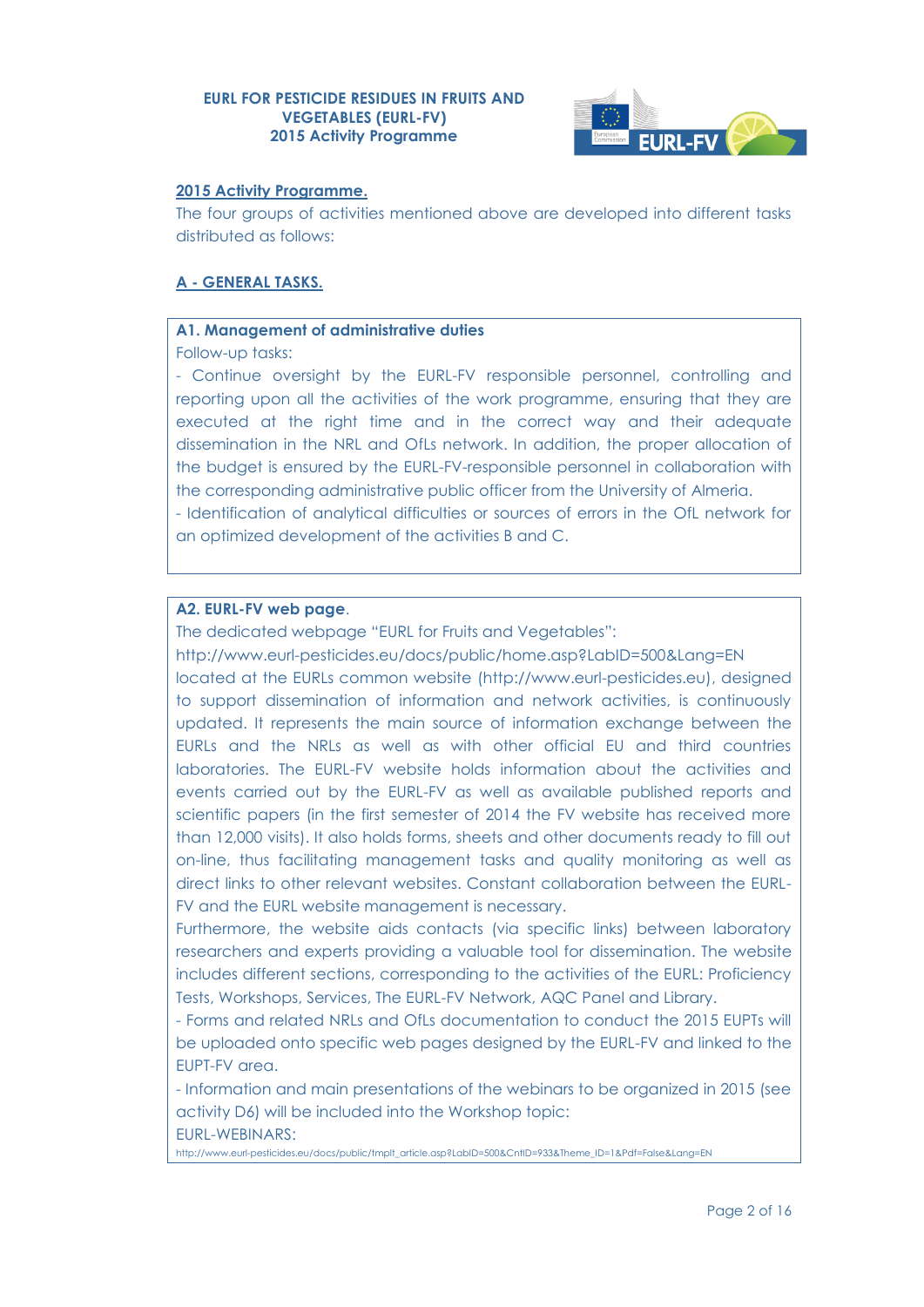

- Access to the AQC Panel topic in the main EURL website and in our specific area will allow laboratories to consult the "Method Validation and Quality Control Procedures for Pesticide Residues Analysis in Food and Feed" (SANCO/12571/2013). The site will allow constant feedback from the laboratories, so it will be useful in collecting information or suggestions from laboratories on the future revisions of the document. Another tool available about this topic is the Conversion factors e-learning, this e-learning site offers a very useful tool to aid familiarization with the conversion factor calculus: [www.eupt.es/e-learning.](http://www.eupt.es/e-learning/)

- The results of the scientific activities developed by the EURL-FV will be published as technical or scientific documents, and the most relevant will be disseminated in the EURL-FV website [\(www.eurl-pesticides.eu\)](http://www.eurl-pesticides.eu/) through the Library topic making them available for OfLs and members of the scientific community (more than 1,200 entries were received in that section in the first semester of 2014). Last publications Link:

[http://www.eurl-pesticides.eu/docs/public/tmplt\\_article.asp?LabID=500&CntID=665&Theme\\_ID=1&Pdf=False&Lang=EN](http://www.eurl-pesticides.eu/docs/public/tmplt_article.asp?LabID=500&CntID=665&Theme_ID=1&Pdf=False&Lang=EN) List of methods Link:

[http://www.eurl-pesticides.eu/docs/public/tmplt\\_article.asp?LabID=500&CntID=828&Theme\\_ID=1&Pdf=False&Lang=EN](http://www.eurl-pesticides.eu/docs/public/tmplt_article.asp?LabID=500&CntID=828&Theme_ID=1&Pdf=False&Lang=EN)

- A new development in 2015 will be the possibility to search for a specific pesticide in all the technical reports and the scientific publications in order to facilitate the use of the webpage.

#### **A3. Development of bilateral cooperation with other organisations**:

Information of mutual interest will be exchanged between the EURLs, EFSA and FVO, in addition to specific cooperation with NRLs, with a view to possible joint projects or to present relevant information/data with the express agreement of DG SANCO.

Follow-up activities:

- Special collaboration with EFSA by agreement with DG SANCO through Ms. Paula Medina Pastor, second national expert in EFSA and former member of the staff at EURL-FV.

New activities:

-Cooperation with the IRMM-JRC (Institute for Reference Materials and Measurements-Joint Research Centre) in a study of the viability of preparing certified reference material.

- Collaboration with the Dutch Institute of Food Safety (RIKILT) in the study of the variability of ion ratios by GC-MS/MS.

#### **A4. Collaboration with the other pesticide residue EURLs.**

Constant collaboration with the other pesticide residue EURLs will be maintained for general management activities and other specific tasks.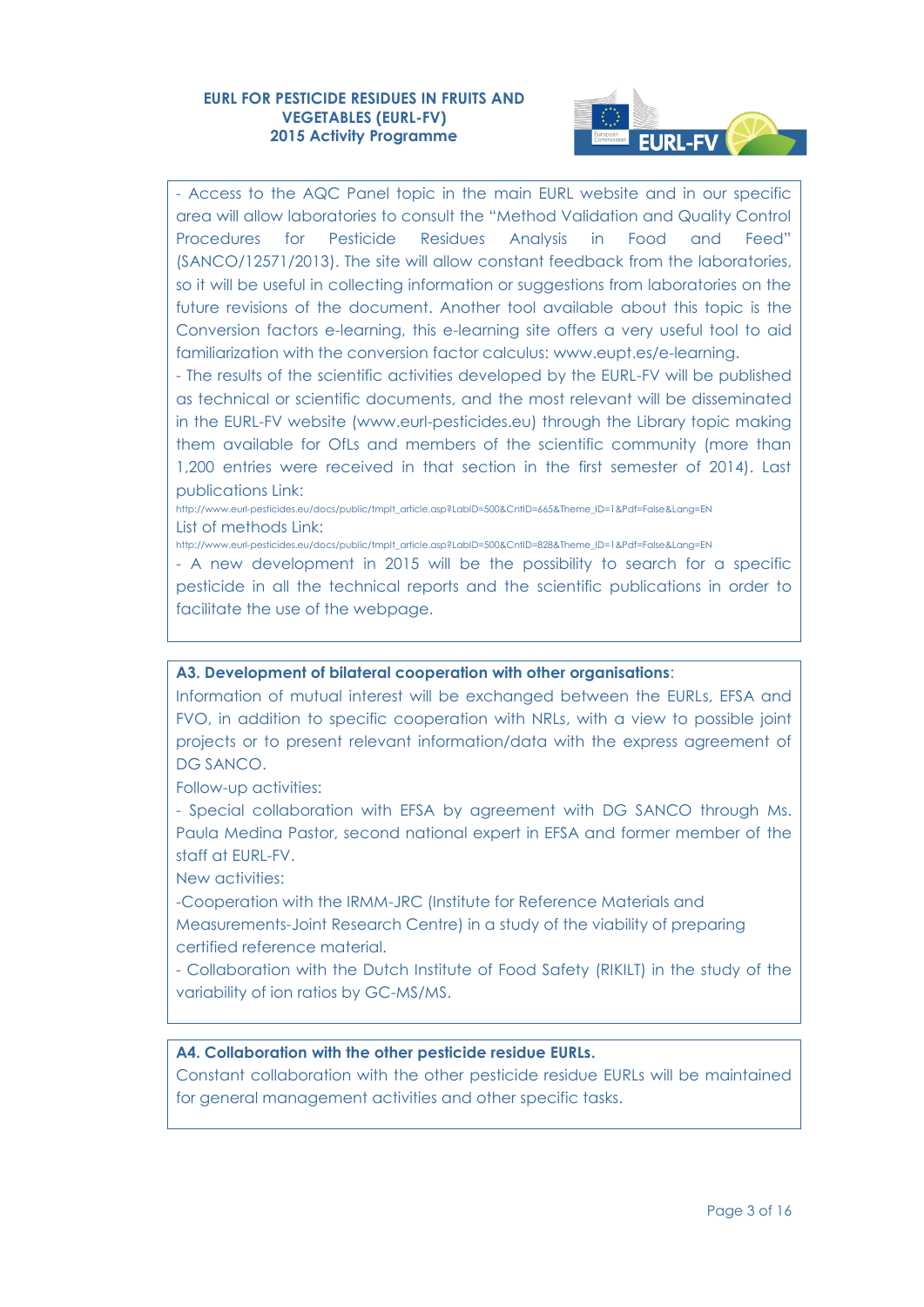

## **B - DEVELOPMENT AND VALIDATION OF ANALYTICAL METHODS**

## **B1. Development of validated procedures (including the use of new instrumentation)**

Important EU OfLs challenges are related to three aspects:

- (i) The challenge of achieving adequate scope. This is evidenced by the EUPT-FV results where around 50% of OfLs typically are in category B (meaning they analyzed less than 90% of the target list).
- (ii) The challenge of improving instrumentation sensitivity as a consequence of difficulties buying highly updated instrumentation.
- (iii)Problems in analyzing "difficult" commodities because of the high number of coextractives obtained by the application of the current validated MRMs.

The development of the new procedures is focused on at least partial improvement of these three challenges.

List of methods link:

[http://www.eurl-pesticides.eu/docs/public/tmplt\\_article.asp?LabID=500&CntID=828&Theme\\_ID=1&Pdf=False&Lang=EN](http://www.eurl-pesticides.eu/docs/public/tmplt_article.asp?LabID=500&CntID=828&Theme_ID=1&Pdf=False&Lang=EN)

# **B1.1 Update of the GC-Q-TOF-MS database of exact masses of pesticide fragments in EI mode and development of a GC-Q-TOF-MS database in NCI mode. Validation of the corresponding screening methods.**

GC-Q-TOF-MS is a high resolution technique based on accurate masses. During 2014 a database in electron impact mode was created for 110 pesticides with the exact masses of 1-5 fragments per pesticide. During 2015 the database will be updated with at least 50 new pesticides and their fragments in collaboration with the EURL-CF. The selection of the pesticides will be made in order to cover as many compounds as possible of the EU multi-annual control programme (chlorothalonil, chlorfenvinphos, flusilazone, Isofenphos-methyl, etc). Furthermore, a new database in negative chemical ionisation mode will be developed. The data will subsequently be uploaded onto the EURL database. Additionally, both databases will be used to develop and validate screening methods based on GC-HRMS, and the information obtained from those methods will be used for the update of the EU-QC-Guidelines.

# **B1.2 Validation of a LC-QTOF HRMS method (request of CEN standardised method).**

Following the activity programme of the previous years, screening methods will be evaluated considering the introduction of new technologies (HRMS) in EU OfLs. The EURL-FV will validate a routine HRMS method using new and highly sensitive QTOF technology. The main MRMs used by the EU-OfLs (QuEChERS, SweEt, and MiniLuke) will be included in the evaluation. The method will be developed and optimized using full-scan spectral acquisition in MS/MS mode. MS and MS/MS parameters optimized for a wide range of pesticides will be critically evaluated.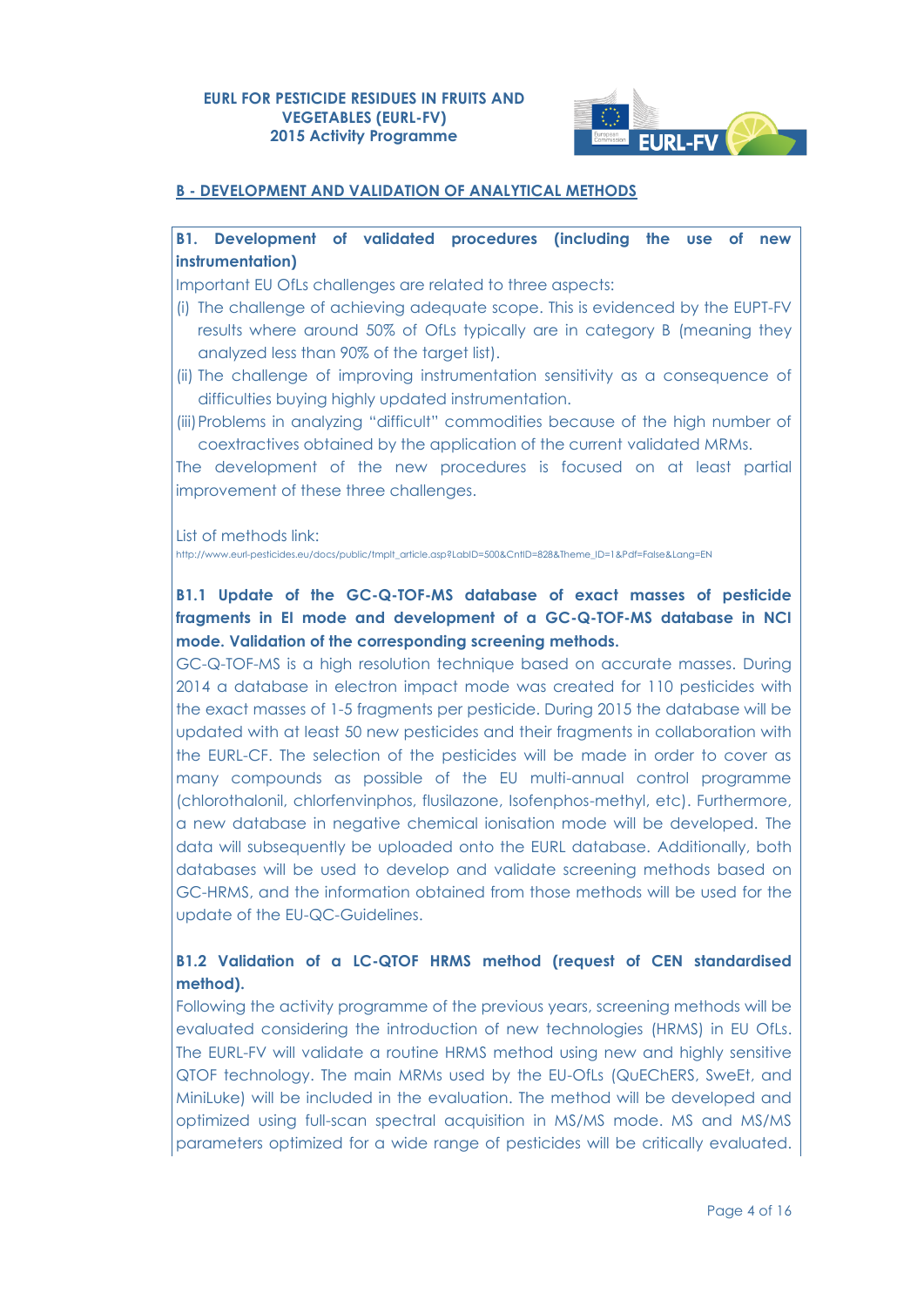

Sensitivity, linearity and repeatability will be studied at different resolution levels, as this is one of the main aspects for automatic identification of pesticides, especially in complex matrices. In addition, experiments will be conducted to detect possible failures in the software used for automatic data processing. In cooperation with EURL-CF, the method will be requested as a CEN standardised method.

# **B1.3. Study of the efficiency of extensive clean-ups using high speed centrifugation or specific sorbents based on Zr or others.**

The removal of matrix co-extracted components from the extract before analysis is necessary for several reasons: those components interfere with the analysis and can produce broad peaks which overlap analyte peaks and can also increase matrix effects. Furthermore, small amounts of lipids, for example, can damage the column, source and detector. In those cases an extensive clean-up can be the solution. The EURL-FV will test different approaches such as changing operational parameters or extensive clean up options using high speed centrifugation or specific sorbents based on Zr or other kind of particles. Additionally, the study will be performed with commercial fruit and vegetable-based baby food. This activity will be performed in cooperation with the EURL-CF.

## **B1.4. Development of a "components map" for all the commodity groups in Document SANCO 12571/2013.**

During 2014 the background of relevant commodities affecting the performance of the analytical method applied was evaluated by making use of software programs that extract matrix information from chromatograms achieved with LC-TOF-Equipment in order to help OfLs to avoid matrix effects. In 2015 the capability of GC-QTOF-HRMS for the same purpose will be investigated. Additionally, a components map will be developed for all the typical representative commodities within the different commodity groups in Document SANCO 12571/2013. This activity will be performed in cooperation with the EURL-AO and EURL-CF (they will provide the different extracts and the EURL-FV will analyse and evaluate them)

## **B1.5 Evaluation of interferences between matrix-analyte for the correct identification of the pesticides by GC-QQQ-MS/MS and LC-QQQ-MS/MS**

The complexity of certain vegetable matrices can cause not only problems with the ionization efficiency of the analytical instruments, but also it may happen that some matrix component with very similar mass to the target analyte gives a signal at the same retention time than that specific pesticide. That problem could be a major drawback for an unequivocal identification and in some cases it may lead to false positive occurrences. For this reason the EURL-FV will evaluate the signal given by blanks of all the fruit and vegetables representative matrices when analysed by all the MRM available in the laboratory.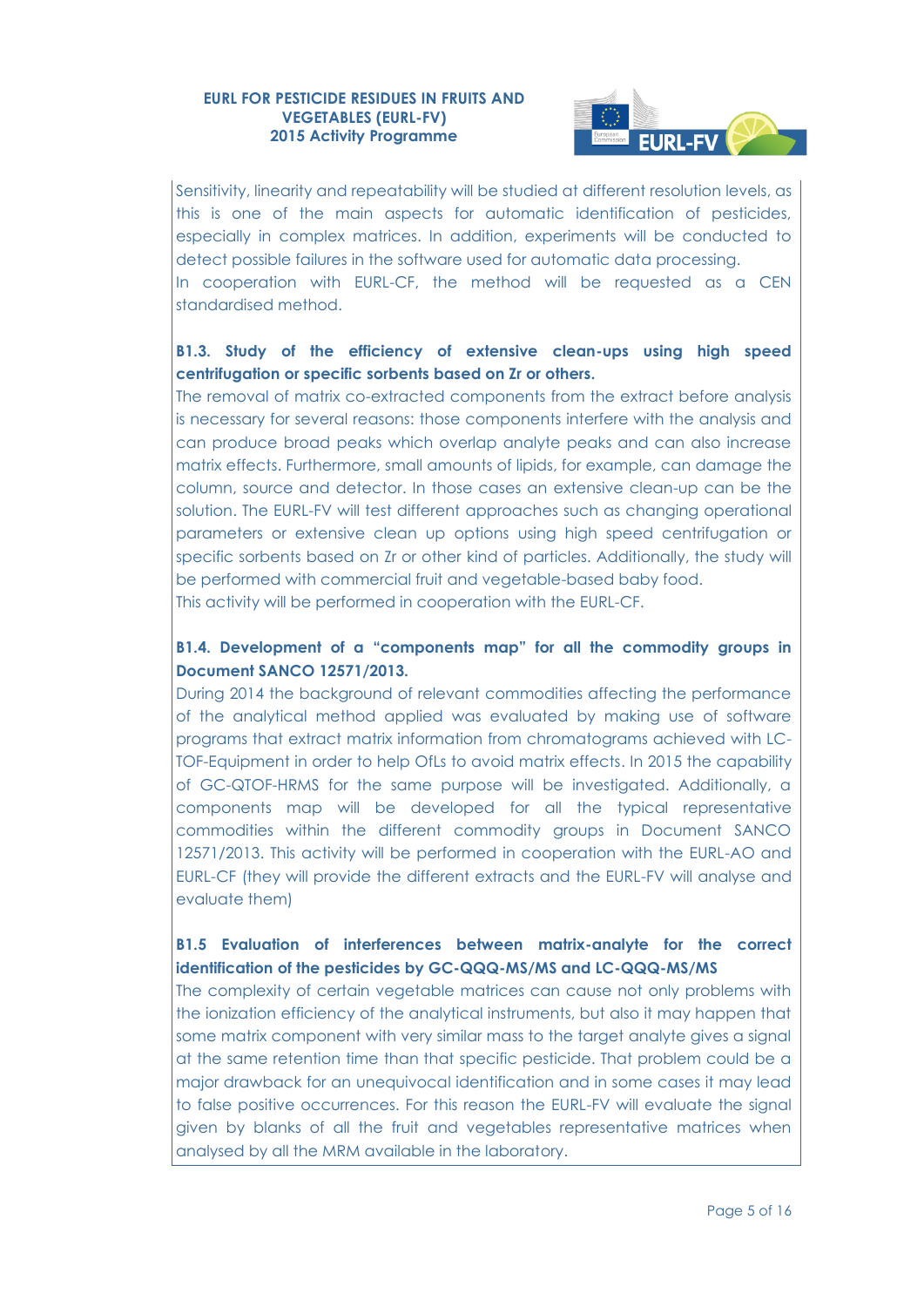

**B1.6 Development of an analytical method by LC-microflow coupled to HRMS (QTOF).**

The use of microfluidic chromatography devices is a novel technique that has been implemented in the EURL-FV laboratory coupled with tandem mass spectrometry (µLC-QQQ-MS/MS), allowing high sensitivity and shorter times of analysis. In 2015 the same type of microflow device will be coupled to HRMS (µLC-QTOF-MS) with the aim to obtain the same advantages that with tandem mass spectrometry but with the additional gain of working with HRMS. A new method will be developed in different representative commodities and its advantages over the traditional chromatographic device will be evaluated.

**B2. Follow-up of the implementation of the developed methods by the Official Laboratories.**

The EURL-FV will evaluate the number of entries to the web page in the method section (using google statistics tool). In addition, the EURL-FV will contact the OfLs (via a survey) in order to check the degree of implementation of the new methods developed and published - with the aim of learning any possible difficulties found in the implementation process. This information will be very useful for more effective workshop planning (Activity D1).

#### **B3. Publication of technical reports and scientific papers**.

The results of the scientific activities developed by the EURL-FV will be published as technical or scientific documents, depending on the publishing and editorial company. The most relevant will be disseminated in the EURL–FV website [\(www.eurl-pesticides.eu\)](http://www.eurl-pesticides.eu/), through the Library topic making them available for OfLs and members of the scientific community (more than 1,200 entries were received in that section in the first semester of 2014). The main EURL-FV contributions to international conferences will also be uploaded to the EURL–FV website

- Last publications Link:

- [http://www.eurl-pesticides.eu/docs/public/tmplt\\_article.asp?LabID=500&CntID=665&Theme\\_ID=1&Pdf=False&Lang=EN](http://www.eurl-pesticides.eu/docs/public/tmplt_article.asp?LabID=500&CntID=665&Theme_ID=1&Pdf=False&Lang=EN) - List of methods Link:
- [http://www.eurl-pesticides.eu/docs/public/tmplt\\_article.asp?LabID=500&CntID=828&Theme\\_ID=1&Pdf=False&Lang=EN](http://www.eurl-pesticides.eu/docs/public/tmplt_article.asp?LabID=500&CntID=828&Theme_ID=1&Pdf=False&Lang=EN) - Conference Contributions Link:
	- [http://www.eurl-pesticides.eu/docs/public/tmplt\\_article.asp?LabID=500&CntID=904&Theme\\_ID=1&Pdf=False&Lang=EN](http://www.eurl-pesticides.eu/docs/public/tmplt_article.asp?LabID=500&CntID=904&Theme_ID=1&Pdf=False&Lang=EN)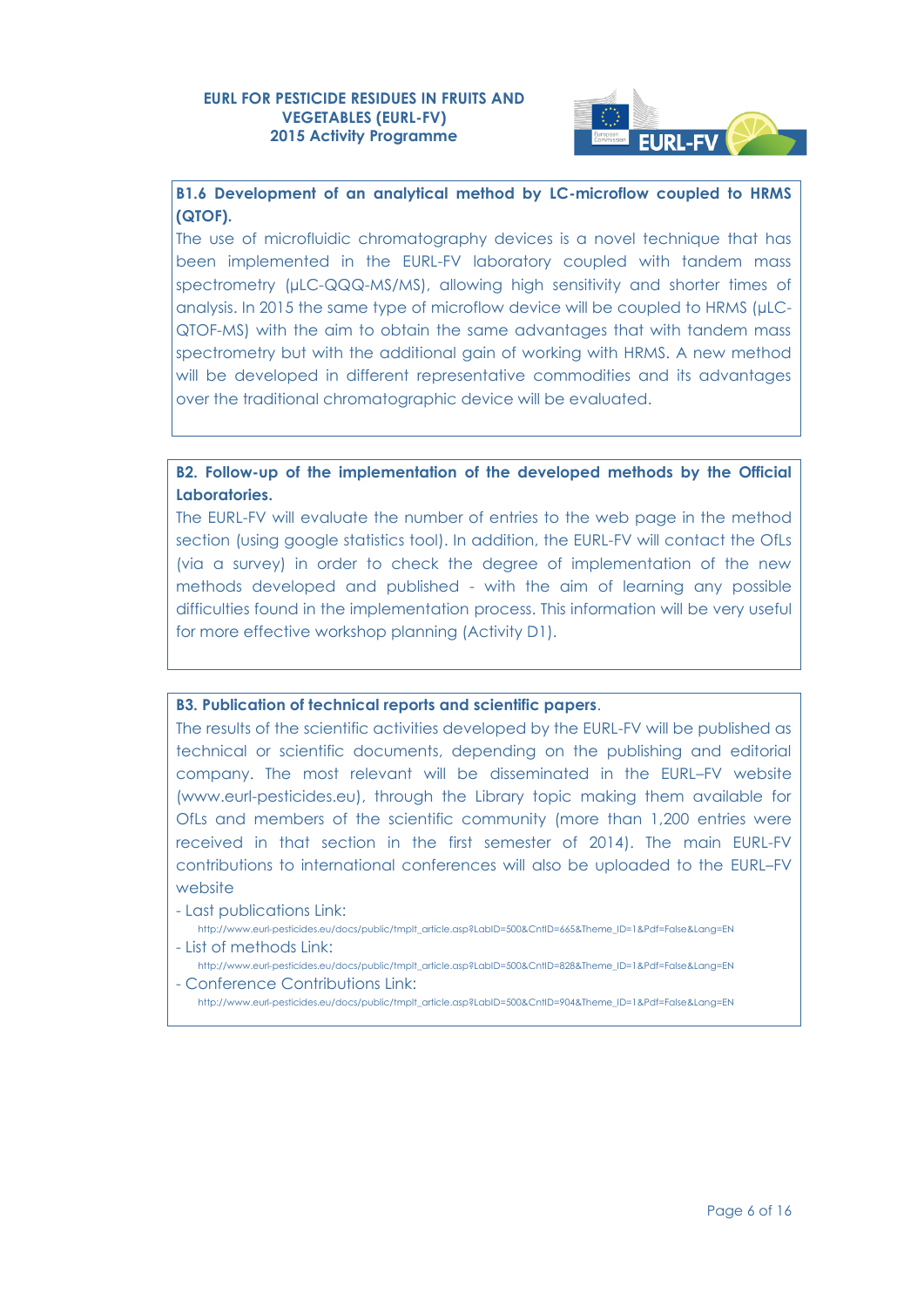

# **C -QUALITY ASSURANCE AND QUALITY CONTROL PROGRAMME, INCLUDING THE ORGANISATION OF PROFICIENCY TESTS AND INTERCOMPARATIVE STUDIES.**

## **C1. Update of EU Guidelines on Quality Control Procedures.**

In order to continue the process of achieving complete harmonisation measures for pesticide residue analysis within the EU, the SANCO document "Analytical quality control and method validation procedures for pesticide residues analysis in food and feed" (SANCO/12571/2013) needs to be revised and updated on continuous basis, especially when difficulties arise.

Therefore, the aim is to carry on with the specific forum (QC Panel) on the EURL-FV website (http://www.eurl-pesticides.eu) so as to facilitate the discussion and to point out difficulties and improvements on the EU QC Guidelines.

This network will provide interaction among EURLs-NRLs-OfLs. The outcome of the discussion in this specific forum will improve and facilitate further updated revisions of the EU QC Guidelines, to be presented in the workshop.

Through the QC Panel the laboratories can ask any question related to the "Analytical quality control and method validation procedures for pesticide residues analysis in food and feed" (Document N° SANCO 12571/2013). The four EURLs will coordinate the answers and will publish them on the website.

Regarding the Quality Control Procedures, the expected activities of the EURL-FV in 2015 are:

- To collect changes for the new version, apart than those from the QC Panel, from the Joint Workshop with EURL-SRM, CF and AO organised in Stuttgart in September 2015 and from the specific training tailored to Screening Methods in Almería.

- To implement the above mentioned changes. In a final meeting that will take place in Stuttgart with the ADVG together with the EURL-FV, all the possible modifications to the SANCO Guidelines will be discussed with the aim to produce the new version of the document at the end of the year.

- To edit and distribute electronically and in hard copy among NRLs and OfLs the new version of SANCO Guidelines: SANCO/XXXX/2015. This work will be in coordination with the other three EURLs.

**C2. Organisation and Development of Proficiency Tests and Intercomparative studies**.

**C2.1 Development and conduction of European Proficiency Test FV-17 (EUPT-FV17).**

The EURL European Proficiency Test on fruits and vegetables 17, in accordance with previous schemes and statements (EUPT-FV-16) will be open to all OfLs, especially the NRLs of EU Member States. Additionally, laboratories from EFTA countries and other third countries will be invited to participate, so quality assurance can reach them on the basis of the proficiency test. These countries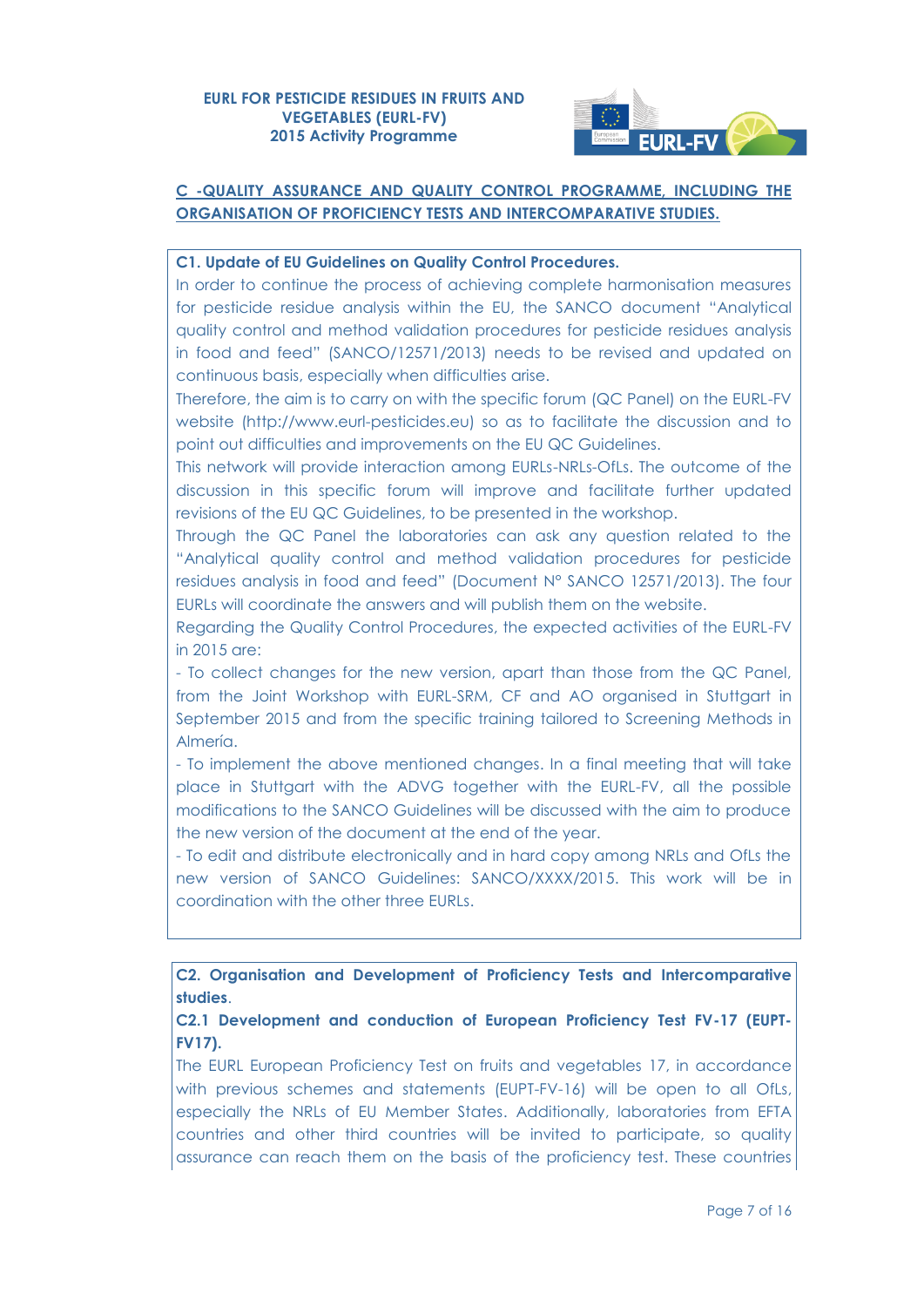

might be invited to take part after FVO mission recommendation and by request of DG SANCO.

This EUPT will be carried out in a way which simulates, as far as possible, the real sample conditions that arrive at a laboratory in its routine work such as: the use of commercial formulations for pesticide treatment; homogeneity of intra-samples and the consideration of all classes/types of compounds. In order to facilitate analytical performance control to the laboratories, a "blank" sample will be provided in each EUPT.

The commodity used for the test material of this EUPT FV17 will be chosen in the EUPT Panel meeting that will take place in Madrid (Spain) on 30th September and 1st October 2014. The test material will contain incurred pesticides. The whole organisation of the EUPT will be very similar to that of previous EUPTs performed by the EURL-FV. This Proficiency Test will be based on the Quality Control Norm ISO/IEC 17043: Conformity assessment - General requirements for proficiency testing.

The process of the development of the EUPT involves the following steps:

## **- Contact with the participants.**

All the information about this EUPT will appear in the Proficiency Test Topic inside the common EURL webpage and in our area, (EUPT-FV-17 link). And all the forms will be available through this specific webpage [\(www.eupt.es\)](http://www.eupt.es/) using a username and a password for each one of the participating laboratories.

## **- Production of the matrix.**

The matrix intended for the test material will be grown in a dedicated green house subcontracted with that purpose.

The green house will be divided in two separate areas, to cultivate matrix free of pesticides and treated matrix with the selected pesticides. The crop will be at least 600 kg of matrix in total.

#### **- Concentration Level tests.**

Different concentration test levels are performed in small amounts of matrix in order to assess the required concentration levels.

## **- Preparation of the proficiency test material (both blank and spiked samples).**

The organising staff will prepare approximately 200 Kg of homogeneous proficiency test items, treated with the selected incurred pesticides. According to the matrix chosen, it needs to be prepared as the Codex indicates. The proficiency test material is cut into small pieces. This improves the next step which is freezing, using liquid nitrogen, to avoid degradation of the pesticides. It is vital that the cold chain is not broken from this point until the reception of the sample by the laboratory and subsequent analysis.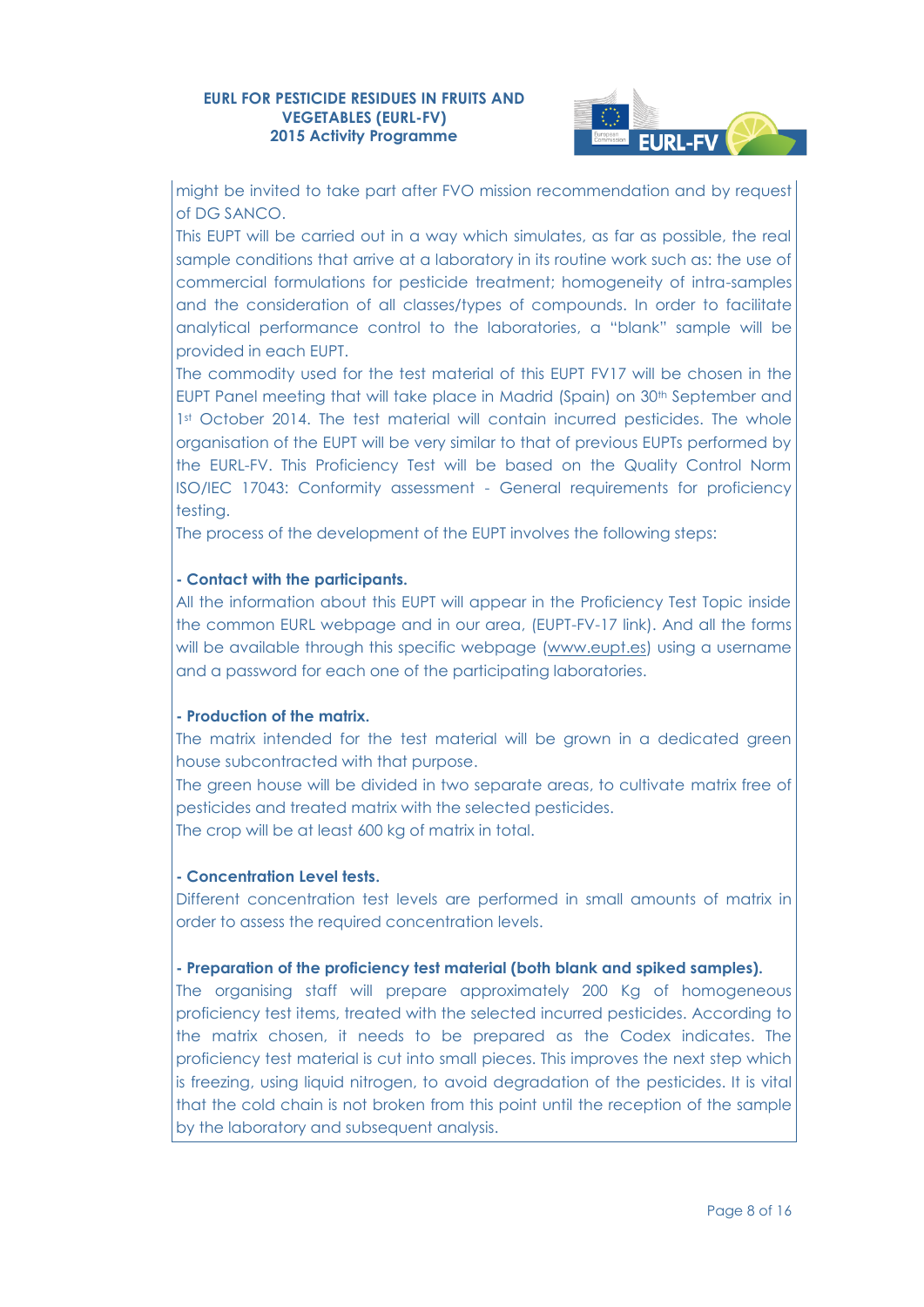

Once the matrix is completely frozen, it is chopped using a mincer until it becomes powder. After everything has been minced, it is placed in a big homogenising container where it continues to be mixed for 1 hour. Once the hour has elapsed, the mixture is sub-sampled into polyethylene bottles that have been coded. Security screw caps are placed on top and once the bottles are cleaned, they are stored in freezers at -20ºC prior to shipment.

The blank proficiency test items are prepared, too, in the same way with another 200 Kg of matrix, this time untreated.

## **- Homogeneity and Stability tests.**

Ten of the bottles containing the test material will be chosen randomly, and analysed to check for homogeneity. The test material will be stored frozen (–20ºC) prior to shipment to participants. Two bottles, again chosen randomly, will be analysed over a period of time to confirm the stability of the pesticides in the test material (firstly, when the test materials are shipped, then a few days after the receipt deadline for participants´ results). There will be one further analysis during this period reproducing the sample shipment i.e. maintaining the sample at room temperature for a few days to see if there is degradation of any of the pesticides present in the test material. These results will not be included in the proficiency test's statistical analysis. The aim is solely to check pesticide stability during the shipping process and over the duration of the proficiency test.

#### **- Shipment to participants.**

Up to 300 g aliquots of test and blank samples will be distributed to each participant that has been accepted to participate in the test, without any information about the residue type or level present in the sample. These samples are sent to the participants by courier packed in dry ice inside special boxes.

#### **- Reception of results.**

Once the laboratory has analysed the test material and is ready to submit their data, they must enter their results by accessing the restricted area on the EURL – FV web site: [www.eupt.es](http://www.eupt.es/) (see activity A.2).

#### **- Statistical treatment of the results.**

The results provided by the laboratories are treated and assessed (estimation of the true concentration, Standard deviation of the assigned value, individual zscores and combined z-scores calculations etc...) and are included in the Final report. The Advisory group (ADVG) and Quality Control Group (QCG) will support the EURL-FV in all evaluation steps and as a guarantee of transparency.

#### **- Final report and Certificates of participation.**

The EURLs will publish a preliminary report, containing tentative assigned values and z-score values for all pesticides present in the test sample, within 2 months of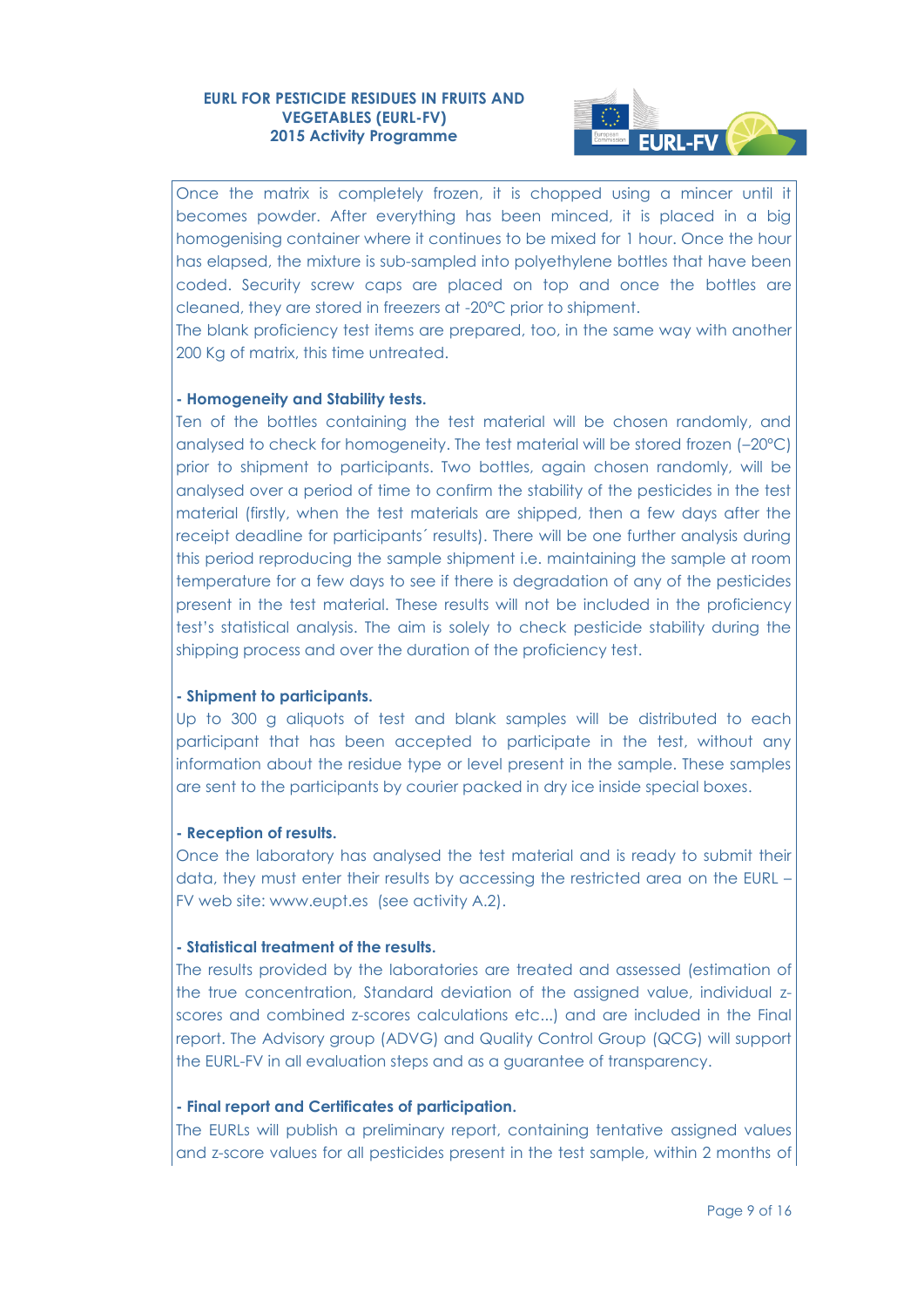

the deadline for results submission. In addition, this preliminary report will be presented in a specific webinar.

The Final Report will be published after the EUPT-Panel has discussed the results. Along with the Final Report, the EURL Organiser will deliver an official Certificate of Participation to each participating laboratory with the z-score achieved for each pesticide and the combined z-scores calculated (if any) together with the classification into Category A and B.

Participants will be able to follow the exercise in real time and receive documents and instructions through the specific section of the EURL website (see activity A2).

Each participant will receive a detailed electronic report, which will allow the laboratories to interpret their results and to identify possible sources of procedural errors. EUPTs-FV hard copies for each OfLs will be subcontracted.

A final report summarising the scope, results, data treatment and additional information of the methods used will be prepared and made available to every participant laboratory.

Additionally, a critical evaluation on a laboratory-basis and on a country-basis will be prepared and made available to the DG SANCO in the shortest time possible after completing the last stage of the exercise.

The progress made by the NRLs or OfLs will be evaluated, and in those cases where evidence of no advance is found, the EURL-FV will carry out appropriate follow-up following the underperformance criteria agreed by DG-SANCO.

## **C2.2 EU Intercomparative Study on Mass Spectrometry Screening Methods 07 (EUPT-FV-SM07).**

The aim of this intercomparative study is to promote the rapid screening of a large number of pesticide residues in the EU control laboratories over a very short period of time (72 h). In this way, the scope of the methods in screening mode could reach 500-700 compounds in a rapid inexpensive way. This information supports OfLs in checking their performance in these situations. It allows the EURL to identify the large scope laboratories ("scouting laboratories"). This activity is well accepted by OfLs as can be confirmed by the high participation (more than 50 EU OfLs) in previous rounds.

Participation in this PT remains on a voluntary basis; nevertheless, all NRLs and OfLs involved in the determination of pesticide residues in fruit and vegetables for the EU-coordinated monitoring programme, or for their own national programmes; and third countries will be invited to take part.

All the information about this EUPT will appear in the Proficiency Test Topic inside the common EURL webpage and in our area, and all the forms will be available through this specific webpage [\(www.eupt-sm.com\)](http://www.eupt-sm.com/) using a username and a password for each one of the participating laboratories.

This intercomparative test, already conducted over the last six years, will be based on the delivery of a matrix treated with around 20 pesticides. In this case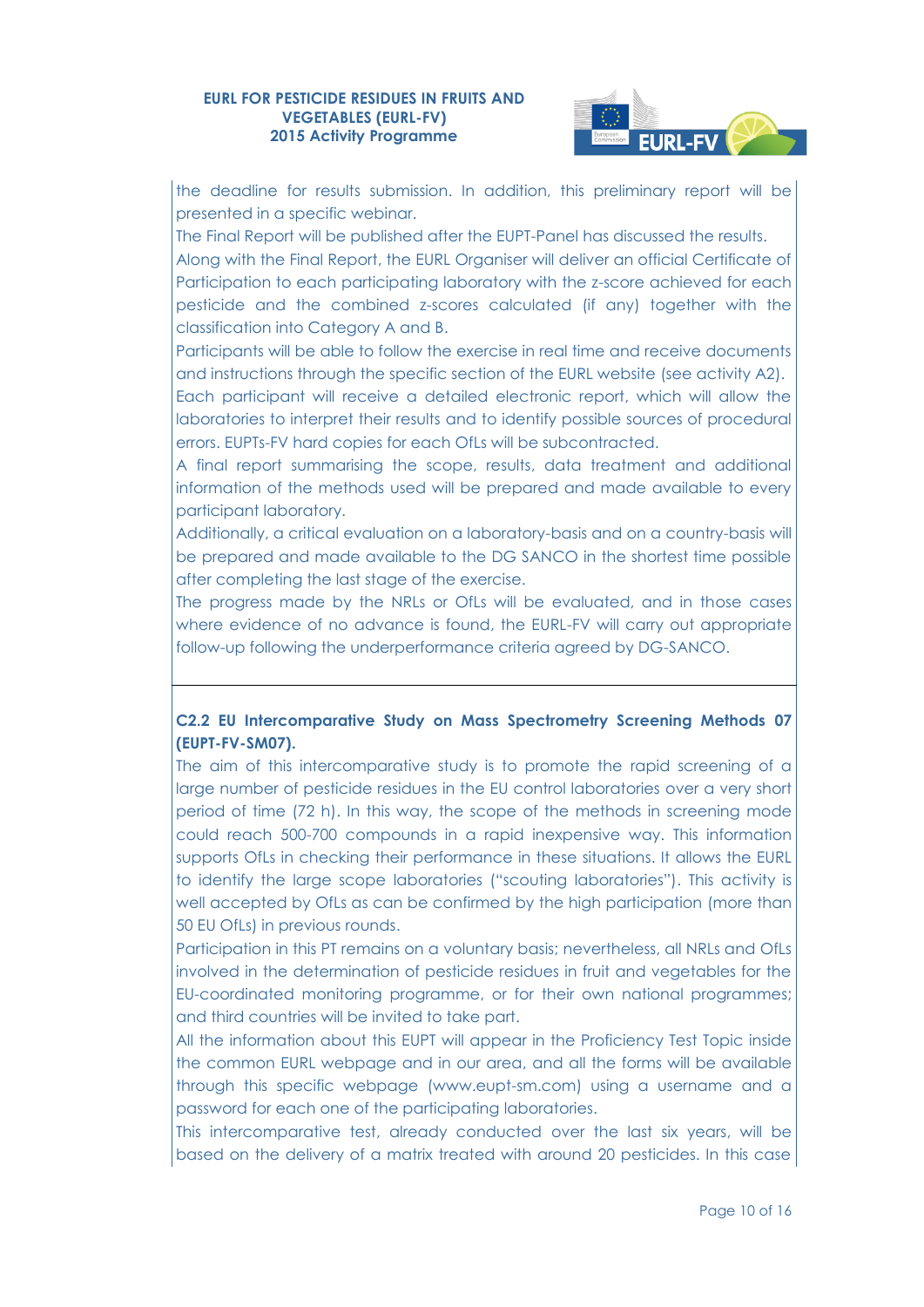

the laboratories will not receive a fixed target list of pesticides, so they will have to analyse the sample in full-scan mode by LC-TOF-MSD, GC-Q-MSD or GC-TOF-MSD systems, for example, or using any other procedure that they may have.

The commodity used for the test material of this EUPT FV17 will be chosen in the EUPT Panel meeting that will take place in Madrid (Spain) on 30<sup>th</sup> September and 1st October 2014. The commodity and the sample treatment will be the same as the one employed for EUPT-FV-17 but with spiked pesticides instead of incurred. This Proficiency Test will be based on Quality Control Norm ISO/IEC 17043: Conformity assessment - General requirements for proficiency testing.

After sending the treated sample to the participants for analysis, the laboratory has to submit the results in a short period of time after the reception of the samples (72 hours). The aim of this PT is to check if screening methods are run rapidly and efficiently on a routine basis by the laboratories.

A final report summarising the scope, results, data treatment and additional information of the methods used will be prepared and made available to every participant laboratory.

#### **C2.3 EU Intercomparative Study on incurred fresh herbs 01 (EUPT-FV-FH01).**

Fresh herbs analyses can present a great challenge to OfLs, but given the specific and significant difficulties of these commodities, they have not been included in previous regular EUPTs. Moreover, those commodities are present in Annez I of Regulation 669 of import controls, making clear the need of OfLs to check the performance of their current methods for that purpose. This year, our intention is to help laboratories evaluate their performance with regard to these commodities and to apply certain modification of the available methods if their results are poor.

To facilitate NRLs and OfLs in achieving acceptable criteria for their fresh herbs analysis performance, the EURL-FV will organise an intercomparative study in that commodity.

This intercomparative study will be carried out in a way which simulates, as far as possible, the real sample conditions that arrive at a laboratory in its routine work. The sample sent to the laboratories for analysis of the present pesticides using their multiresidue methods will be an incurred fresh herb sample containing at least five pesticides previously evaluated by the EURL-FV with adequate amounts of each while considering the interest in having GC and LC-amenable residues in the selected sample.

Participation in this intercomparative study will be on a voluntary basis; nevertheless, all NRLs and OfLs involved in the determination of pesticide residues in fruit and vegetables and third countries will be invited to take part.

Participants will be able to follow the exercise in real time and receive documents and instructions via the specific section in the Proficiency Test Topic, inside the common EURL webpage and in our area (see activity A2).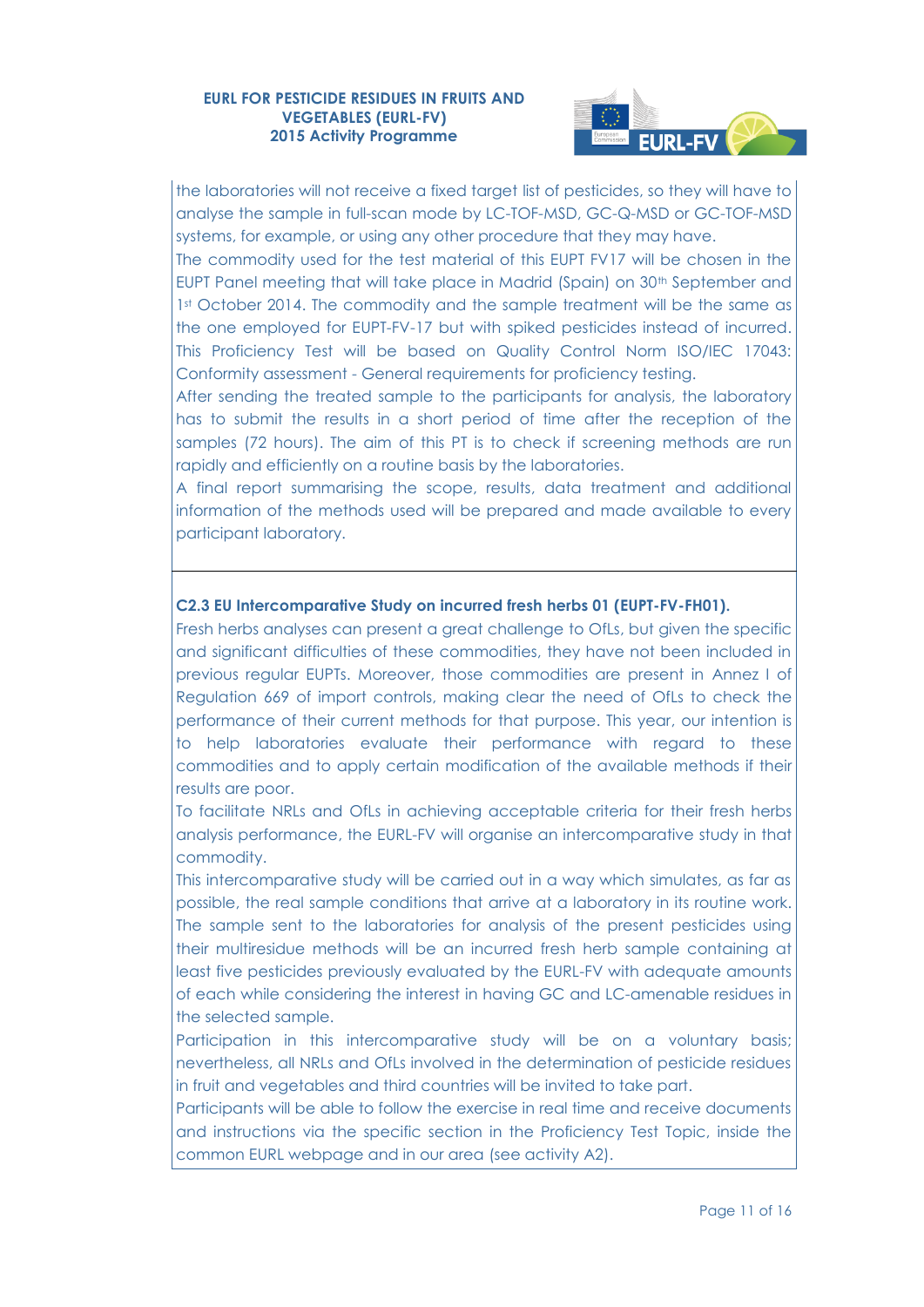

A final report summarising the scope, results, data treatment and additional information of the methods used will be prepared and made available to every participant laboratory, so each participant will receive a detailed electronic report, allowing laboratories to interpret their results and also to identify possible sources of procedural errors.

Additionally, a critical evaluation on a laboratory-basis and on a country-basis will be prepared and made available to the NRLs and the DG SANCO in the shortest time possible after completing the last stage of the exercise.

The entire organisation of the intercomparative study will be very similar to that of previous EUPTs performed by the EURL-FV.

This intercomparative study will be based on the Quality Control Norm ISO/IEC 17043: Conformity assessment - General requirements for proficiency testing.

## **C2.4 Ring Test of certified standard solution of EUPT-FV17 (EU-RT-FV17).**

One important part of the EUPTs is to detect the possible sources of error in the results. In many cases bad quantification is a consequence of the quality of the working standard solutions of the laboratories. In order to clarify that we will offer the EUPT-FV17 participants (with preference to those who have obtained unsatisfactory results) certified standard solutions so they can check the quality of the working solutions used in their laboratories. A ring test will be organised in the same way as for EU-RT-FV16 (The certified standard solution will be delivered in ampoules by courier with a simple protocol on how to perform the analysis). Participation will be voluntary for those laboratories participating in the EUPT-FV17.

## **C3. Establishment of criteria for defining underperformance in multiresidue methods.**

The EURL-FV in agreement with the DG SANCO will make a proposal of defined criteria to evaluate whether a laboratory has had underperformed in the EUPTs, and if so, this laboratory could be a potential attendee for activity D4.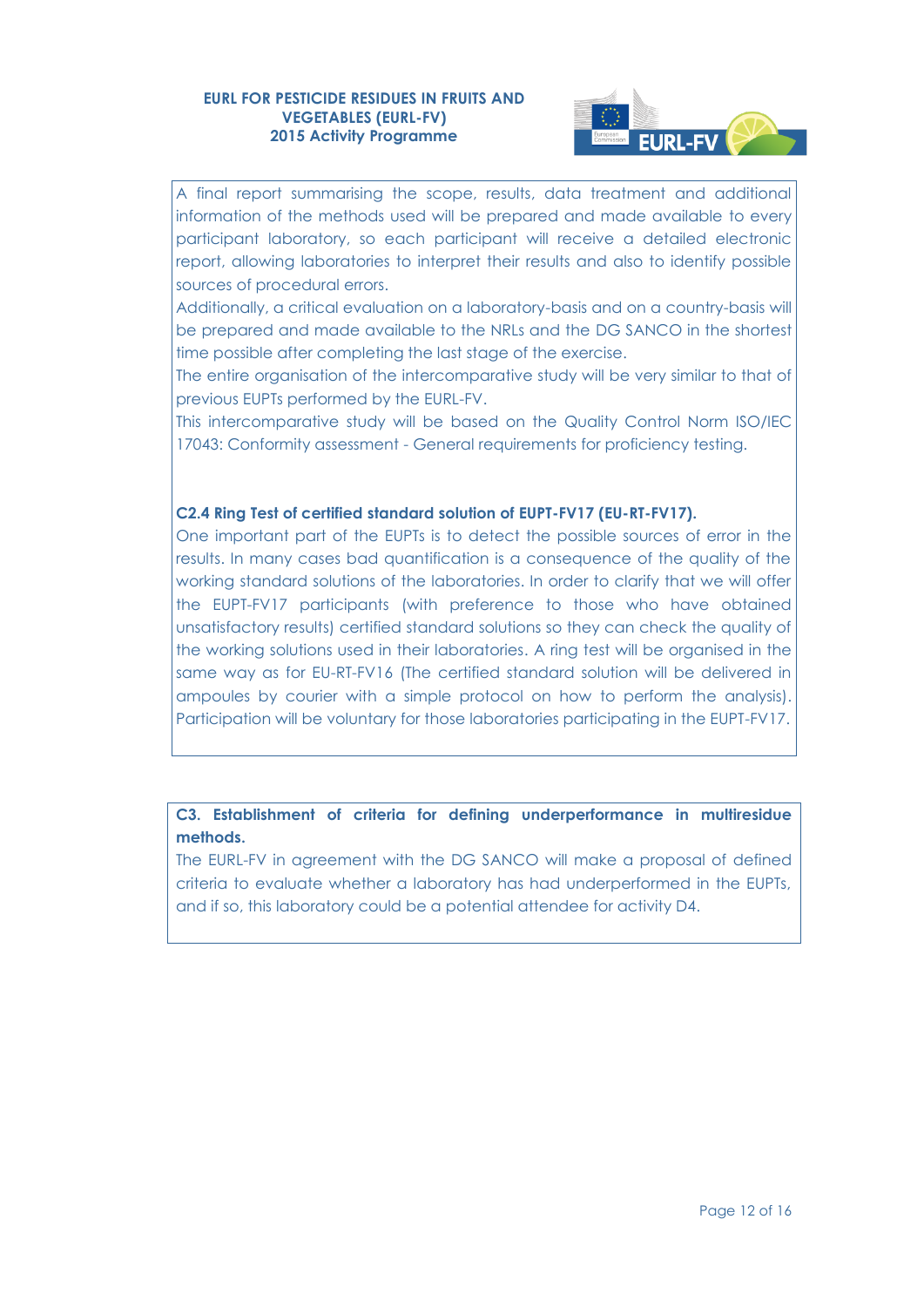

# **D - TECHNICAL AND SCIENTIFIC SUPPORT TO DG SANCO, EU MEMBER STATES AND THIRD COUNTRIES INCLUDING THE ORGANISATION OF COURSES AND WORKSHOPS.**

## **D1. Joint EURL-SRM/FV/CF/AO Workshop for Pesticide Residues.**

A joint workshop of the four EURLs will be held in Stuttgart, Germany, in September 2015, organised by EURL-SRM. The workshop will be held over two days and will consist of technical and scientific communications and round tables. Extensive interaction with all NRLs that will attend will be the main objective. Attention will also be paid to the evaluation of the EUPT results and their relation with the various analytical methods applied by the NRLs and OfLs establishing actions for improvement.

Link workshop overview: [http://www.eurl-pesticides.eu/docs/public/tmplt\\_article.asp?LabID=100&CntID=795&Lang=EN](http://www.eurl-pesticides.eu/docs/public/tmplt_article.asp?LabID=100&CntID=795&Lang=EN)

#### **D2. Advisory Group Expert Meeting**

As a horizontal task in cooperation with EURL-SRM, EURL-CF and EURL-AO, the members of the scientific group (ADVG) will meet with the four EURL heads of staff once a year, at the end of all the EUPTs (probably in July 2015). The ADVG is made up of scientific experts from various EU countries and has the task of supervising the Proficiency Tests, the statistical data treatment and the performance criteria related to the topic as well as new updating of the EU QC Guidelines.

The Quality control group (QCG) consists of two scientific experts, independent from the laboratory work, who will be in charge of deciding, together with the EURL-FV head of staff, the pesticides and concentrations used to treat the EUPT-FV samples. The QCG will meet with the EURL-FV head of staff twice a year. One of these meetings will be together with the ADVG Workshop; the other will be a computer-assisted virtual meeting.

## **D3. Technical assistance to DG SANCO. D3.1. Support to COM and EFSA**

Technical and scientific support to the Commission will be provided when requested. Constant communication will be established via e-mail, phone calls or meetings. Whenever the need arises, technical advice will be provided to the DG SANCO upon request. These activities will include:

- Involvement in the EFSA residue evaluation process on behalf of the European Commission by giving opinions and advice, especially regarding residue definition and post registration analytical methods. In the case of new substances it is estimated to carry out experimental analytical work with up to five substances if requested by the DG-SANCO.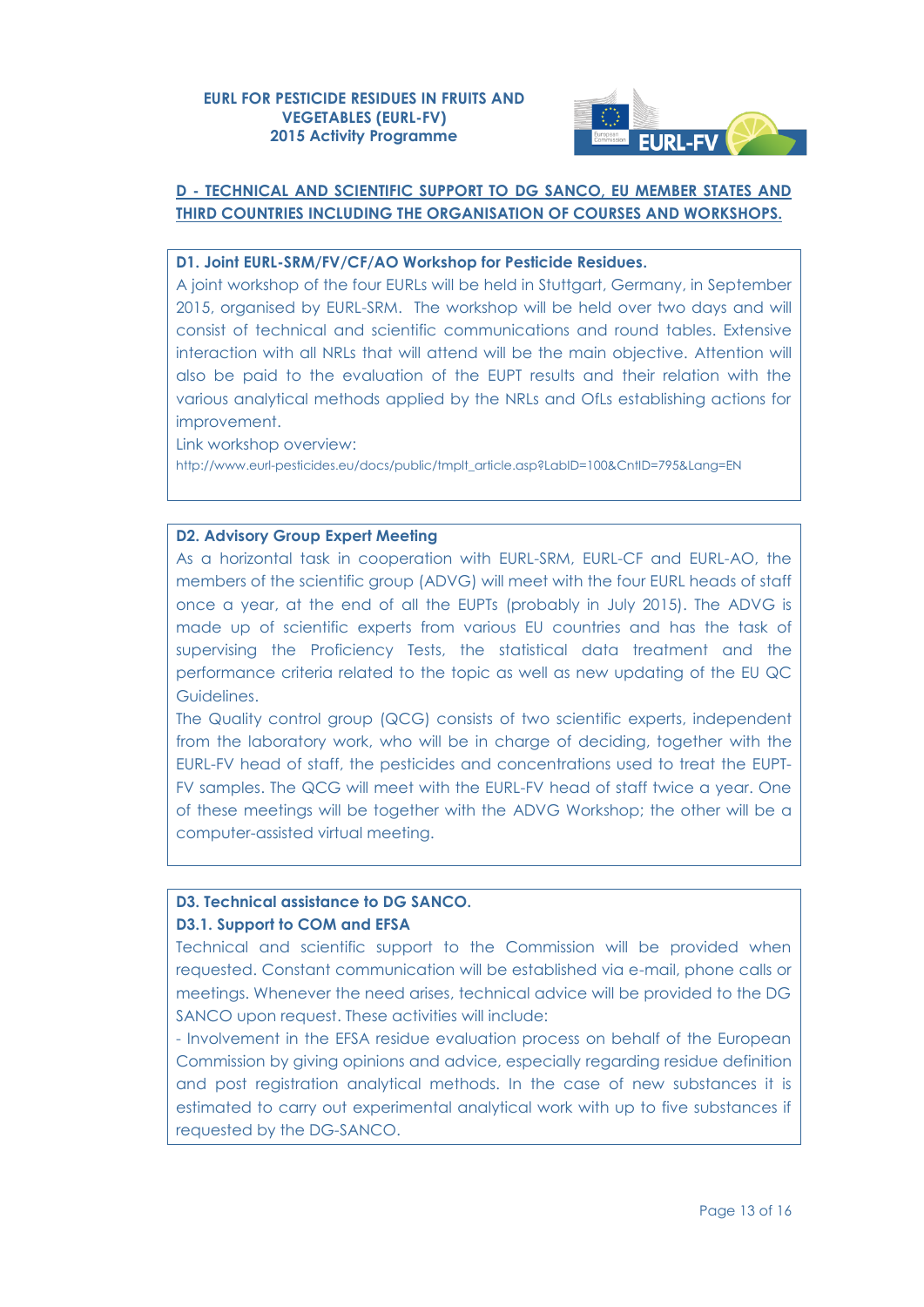

- Horizontal task with the four EURLs and coordinated by the EURL-SRM to give scientific support to the Commission as regards residue definitions or other analytical parameters such as LOQs for Art. 12 of Regulation (EC) No 396/2005 proposals.

- Attendance to the Standing Committee (SCFCAH) as the DG SANCO requests (This activity is considered as a mission).

- If the Food and Veterinary Office (FVO) so request it, the EURL will accompany the FVO inspectors in the audit visits giving technical support as a "national expert".

Relevant participation in some international workshops such as RAFA, LAPRW, etc, will be considered as a mission after the agreement of the DG-SANCO.

## **D3.2. Assistance to COM in drawing up the coordinated multiannual control programme of the Union.**

Assistance to the European Commission will continue regarding the selection of the number of analyses, commodities and pesticide lists to be monitored by the Member States in agreement with *Commission Implementing Regulation (EU) No 788/2012 of 31 August 2012 concerning a coordinated multiannual control programme of the Union for 2013, 2014 and 2015 to ensure compliance with maximum residue pesticide levels and to assess consumer exposure to pesticide residues in and on food of plant and animal origin*. Furthermore, this assistance will also be related to the criteria in updating the list of compounds to carry out the EU multiannual control programme and will be linked to previous tasks (B and C).

#### **D4. Training for the NRLs.**

The EURL-FV will support the NRLs with technical "lab activities" in collaboration with the EURL-CF. This technical assistance will consist of the selection of a limited group of NRLs (up to 4) to develop technical training of 1-2 days duration at the EURL-CF laboratory (Copenhagen, Denmark). Given the importance of new methodologies the training will be focused on high resolution mass spectrometry techniques, their application to screening methods and validation procedures. In addition to this, the EURL-FV will visit one NRL. The country to be visited will be specified at a later stage in consultation with DG-SANCO. (This sub-activity is considered as a mission).

## **D5. Assistance to Third Countries.**

This task will promote the international networking and dissemination of information and activities from the EURL-FV, especially in countries with intensive European export-import relationships. This assistance will be supported by, at least, constant communication via e-mail and telephone. Selected third countries will be invited to participate in the workshops and training courses as well as to visit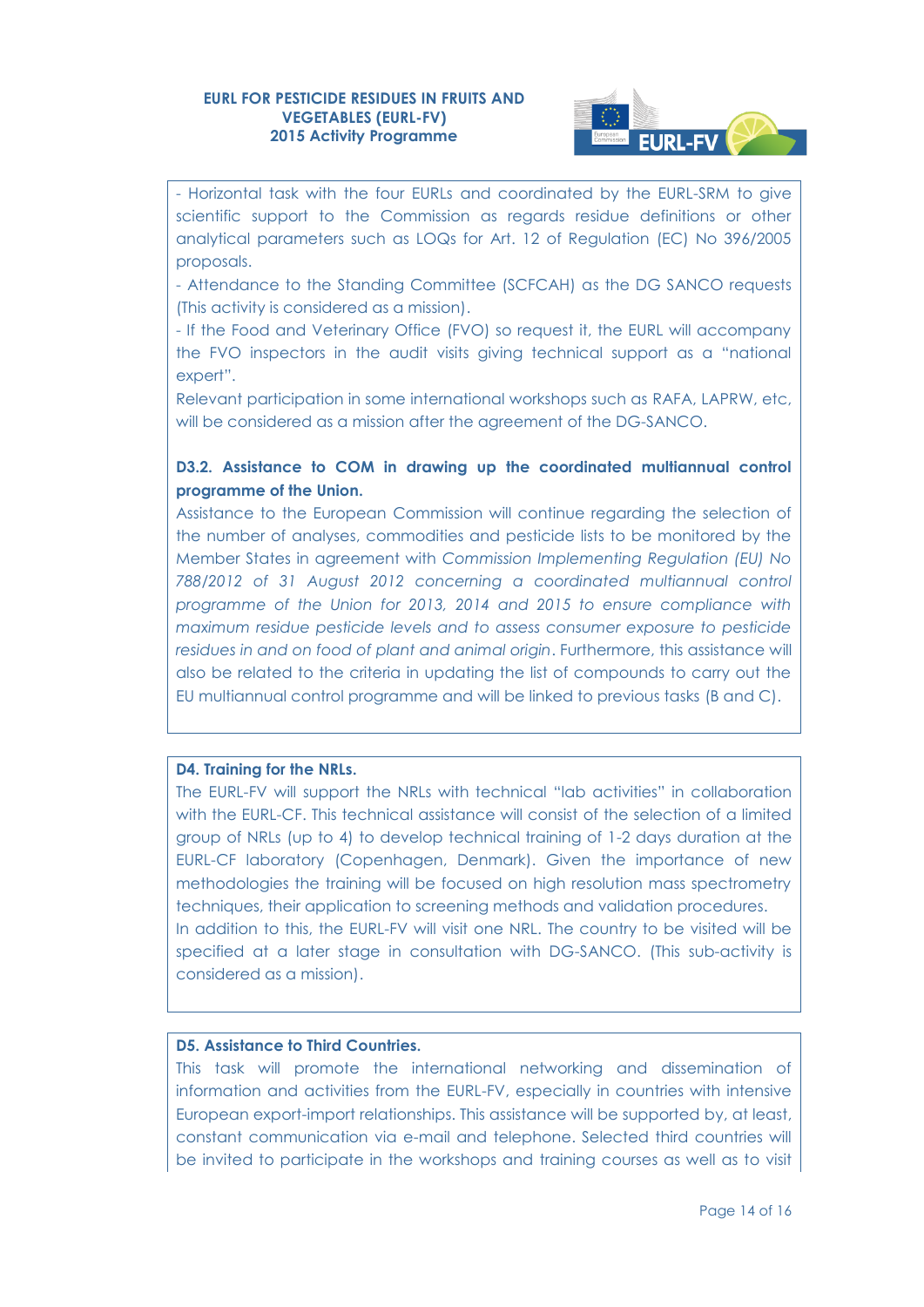

the laboratories in relevant cases. Important information for selection of laboratories to participate in EUPT will come from FVO as a consequence of their inspections.

#### **D6. Webinars**

The EURL-FV in collaboration with EURL-AO/CF/SRM, will conduct webinars with the aim of disseminating information to the NRLs and some OfLs in a cost effective but still interactive way. In 2015, the EURL-FV will organize at least three webinars, the main relevant topics being activities related to the Work Programme 2015, such as the results of the EUPT-FV17, EUPT-FV-SM07, EUPT-FV-FH01 or EU-RT-FV17. These webinars will be coordinated by the EURL-FV and will be especially focused on dissemination of PT results and the main analytical methods developed. Virtual conference services of these activities will be subcontracted.

#### **D7. Arbitration in the event of litigation**

In the case of disputes involving EU Member States, as well as non-EU countries, the EURL-FV counts on highly-qualified personnel available for emergency situations occurring within the European Union, thus being ready to provide its assistance and arbitration within the field of its competence: in particular, to analyse controversial samples for those residues under its mandate in the relevant matrices. These analyses will be performed in the EURL-FV laboratory in the shortest period of time after receiving the sample (< 2 days).